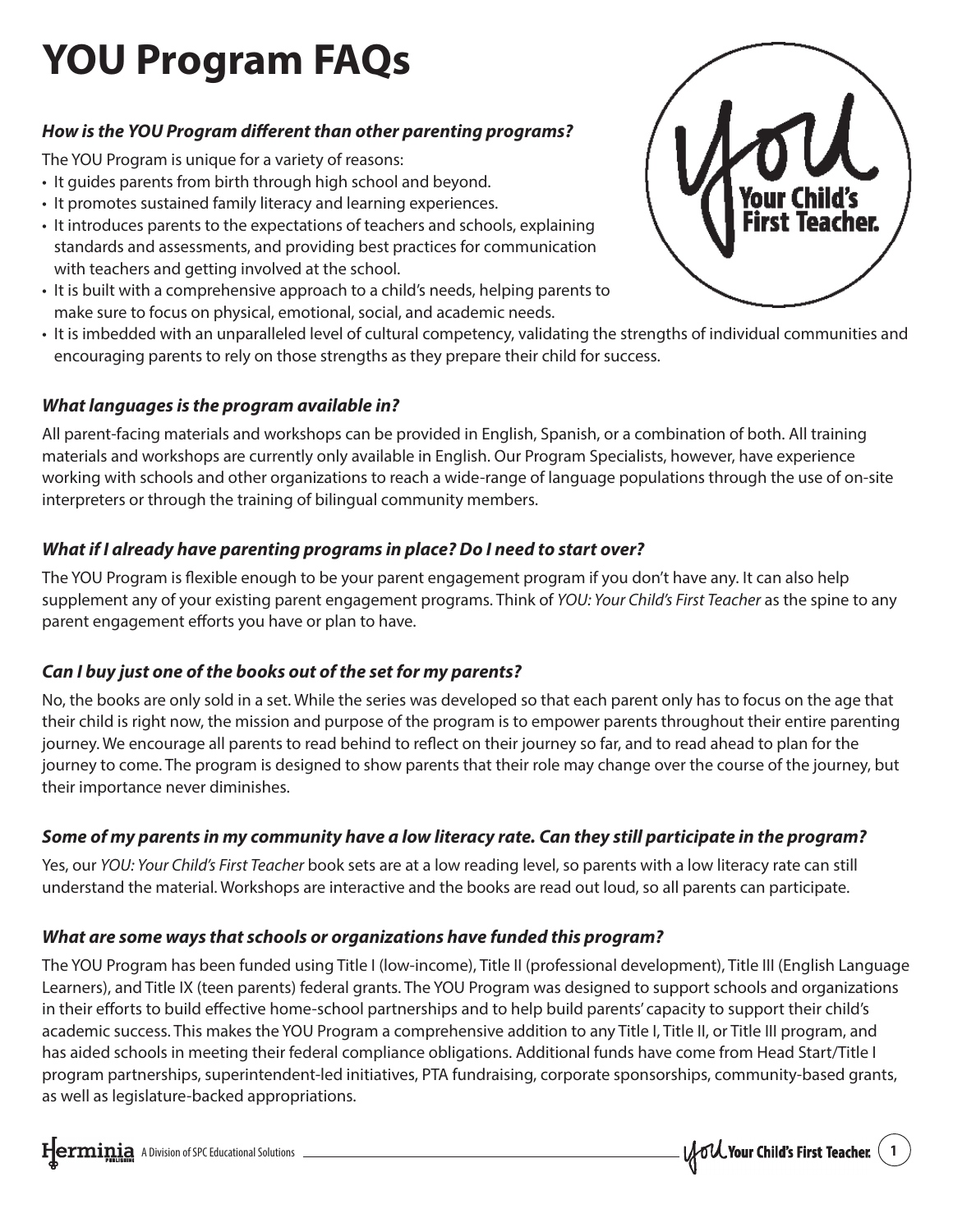## *How long is the Parent Workshop?*

The parent workshop is 4 hours in length.

#### *Can my staff attend the Parent Workshop?*

Yes! We encourage school/organization staff and representatives to attend the Parent Workshop along with the parents.

#### *Does the Parent Workshop include meals and/or refreshments?*

No, the workshop does not include meals and/or refreshments. Those items must be provided and organized by the customer if they will be offered to workshop attendees.

#### *Is there a minimum attendee requirement for the Parent Workshop?*

Our smallest Parent Workshop available is for up to 30 attendeess. Your school/organization can work with other local schools or organizations to create a single event.

#### *Do attendees of the Parent Workshop receive a certificate?*

Yes, all parents who attend our Parent Workshops will receive a YOU Parent certificate. The names and contact information for all attendees will be collected at the workshop to create the certificates. They will then be mailed to the customer for distribution as a followup touchpoint with the attendees.

## *Can I attend a Training Workshop without a Training Manual?*

No, the Training Manual purchase is required to participate in the Training Workshop. In the Training Workshop, attendees are guided on how to use the Training Manual and navigate through the tools within it.

## *What languages is the Training Manual available in?*

The Training Manual is available in English and Spanish.

## *Do I need to buy the book sets if I buy the Training Manual?*

The entire 3-book set is reproduced in a smaller size within the Training Manual. It is not necessary to purchase the 3-book set, but we do recommend it so that when speaking with parents you have a copy of the set they are using as a sample. Also, the 3-book set is small and portable to carry around, unlike the Training Manual.

## *Can I purchase extra Training Manuals?*

Yes, extra Training Manuals are allowed to be purchased.

## *What kind of information is in the Training Manual?*

The Training Manual includes instructional information, workshop activity suggestions, and cultural connections for all the tasks in the 3-book sets. Aside from that, there are guides and lesson plan worksheets for conducting your own workshop, tools to navigate through the program through theme threads, and sample evaluations.

## *Can I make copies of the pages in the manual?*

Yes, you can make copies from the first 38 pages of the manual that include lesson plans, outlines and instructions. We do not encourage you to copy the other pages of the manual because they include images from the YOU books and those are not meant to be duplicated without copyright permissions.